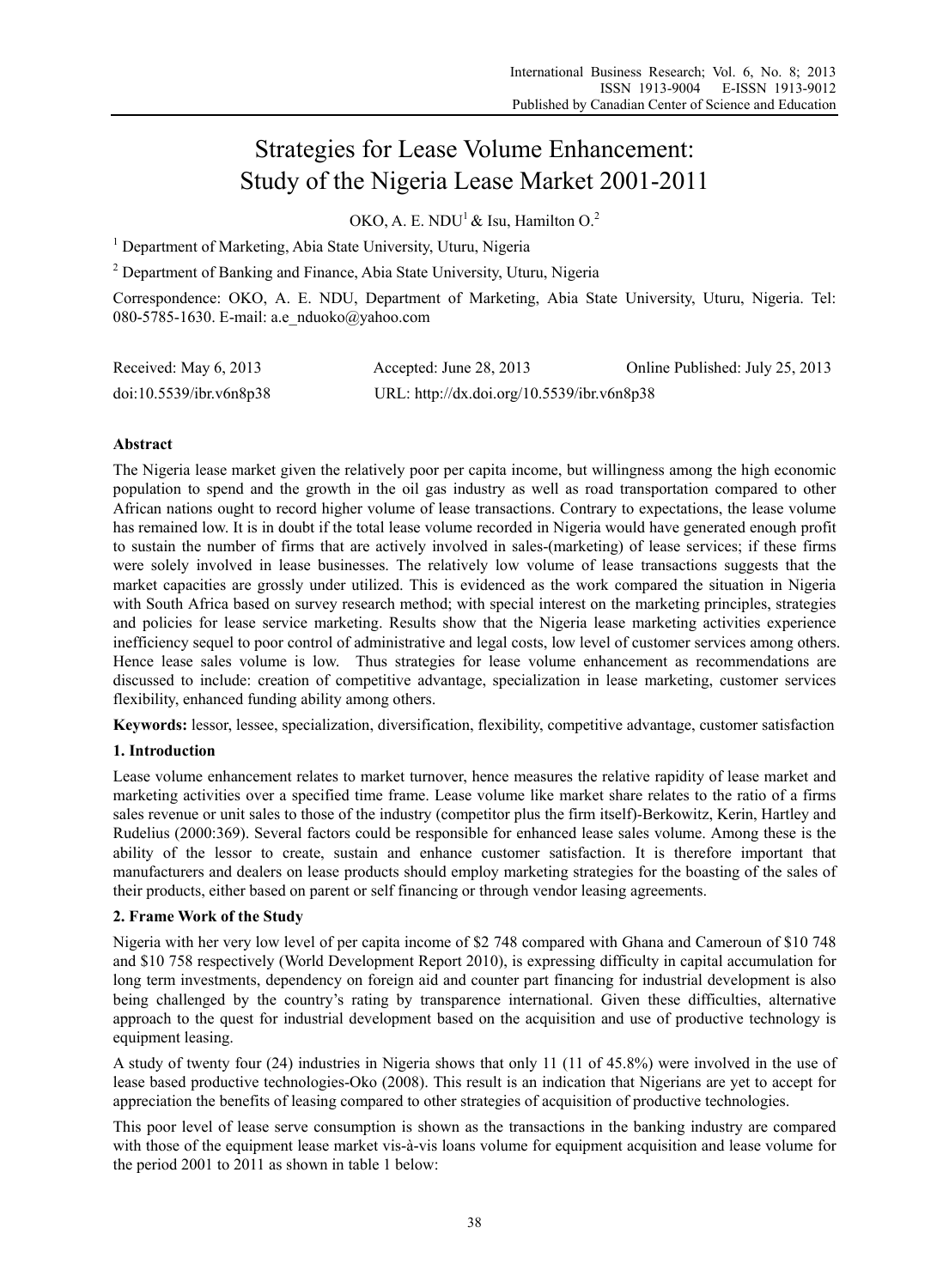| Year | Total lease volume | % Growth | Total loan volume | % Growth | Ratio of lease volume |
|------|--------------------|----------|-------------------|----------|-----------------------|
|      |                    | Rate     |                   | Rate     | to loan volume        |
|      | $N$ 000            |          | N 000             |          |                       |
| 2000 | 19 645 315         |          | 6 258 782 700     |          | 1:319                 |
| 2001 | 32 166 425         | 64.0     | 8 914 605 900     | 42.4     | 1:277                 |
| 2002 | 46 336 877         | 50.0     | 12 694 398 802    | 45.1     | 1:268                 |
| 2003 | 59 848 795         | 24.0     | 20 752 032 300    | 60.4     | 1:268                 |
| 2004 | 78 863 069         | 31.8     | 30 575 187 053    | 47.4     | 1:347                 |
| 2005 | 115 140 079        | 46.0     | 46 474 284 320    | 52.0     | 1:388                 |
| 2006 | 189 881 130        | 65.0     | 73 894 112 069    | 59.0     | 1:389                 |
| 2007 | 245 700 000        | 30.0     | 124 142 108 276   | 68.0     | 1:505                 |
| 2008 | 348 894 000        | 42.0     | 222 214 373 814   | 79.0     | 1:637                 |
| 2009 | 445 265 650        | 28.0     | 428 873 471 461   | 93.0     | 1:963                 |
| 2010 | 537 907 638        | 21.0     | 904 923 314 483   | 111.0    | 1:1682                |
| 2011 | 622 907 638        | 15.8     | 2 099 422 112 800 | 132.0    | 1:3370                |

Table 1. Volume of lease financing versus loans in Nigeria 2000-2011

Source: Afro Lease News Report, (2006) Issue 1, volume 1, ELAN (2009) Volume 11, Number 1 (2012) Volume 11 Number 1 and Central Bank of Nigeria Statistical 2011.

The percentage difference between bank loans volume for equipment acquisition and lease volume over the period is much as shown in table 1. This point to the fact that the banking industry is competition prone compared to the equipment lease market.

The statistics show that the total equipment lease services volume in Nigeria increased from N1 965 billion in 2000 to N7 887 billion in the year 2004, and 622.96 in 2011 while total loans for capital acquisition increased from N625 878 billion naira in the year 2000 to N3 058 312 billion naira in year 2004 and 2.09 Trillion in 2011. The volume of equipment lease financing represents only about 1.2% of total loans granted in Nigeria-Abshiya (2006). Abashiya (2008).

| Table 2a. Banking industry and fund management (lease) industry compared: 2001-2006 |  |  |  |  |  |  |
|-------------------------------------------------------------------------------------|--|--|--|--|--|--|
|                                                                                     |  |  |  |  |  |  |

| Industry        | Number of<br>Companies | Number of<br>Deals | Number of Shares | Value of Shares  |
|-----------------|------------------------|--------------------|------------------|------------------|
| Banking         | 18                     | 3.397              | 139 525 450      | 1 049 116 311.11 |
| Fund Management |                        | 14                 | 1 737 065        | 1745786.65       |
| Ratio           | 1:18                   | 1:243              | 1:80             | 1:601            |

Source: The Lagos Stock Market Last Week. This Day December 18, 2006.

A comparative analysis of the banking (deposit money bank) industry and the (fund management) leasing industry, on table 2a shows that 18 companies with 3 397 deals 139 525 450 shares valued at N104 911b 31 111 were traded on the floor of the Lagos stock market in the banking industry while 1(one) company C & I Leasing Plc. with 14 deals, 1 737 065 shares valued at N174 578 565 in the (fund management) leasing industry were traded (This Day; December 18, 2006).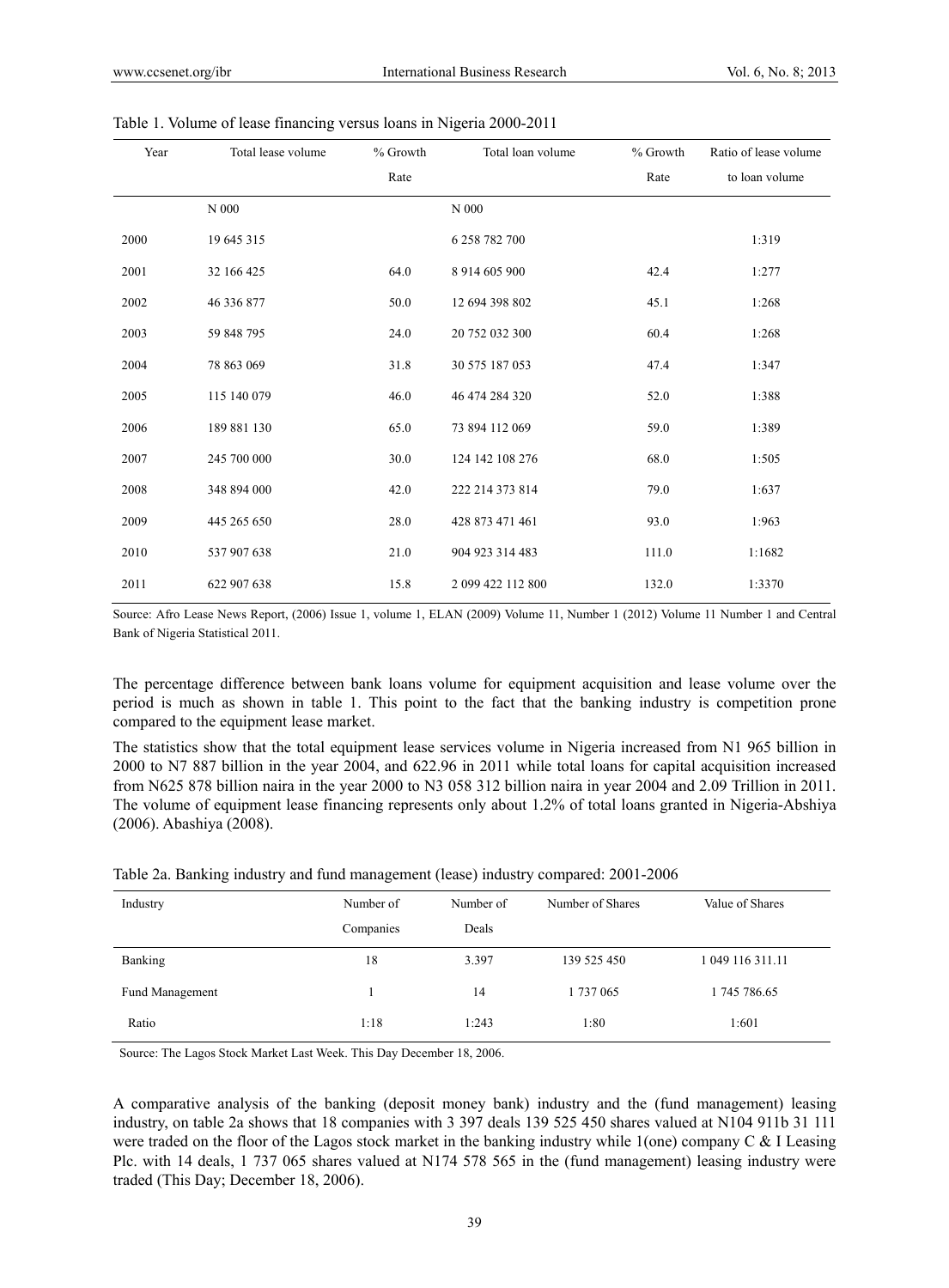| Industry               | Number of | Number of | Number of Shares | Value of Shares |
|------------------------|-----------|-----------|------------------|-----------------|
|                        | Companies | Deals     |                  |                 |
| Banking                | 15        | 1748      | 130, 452, 723    | 664,651.000     |
| <b>Fund Management</b> |           | 8         | 279,405          | 140,000         |
| Ratio                  | 1:15      | 1:218.5   | 1:466.90         | 1:4747.5        |

#### Table2b. Banking Industry and fund management (lease) industry compared: 2007-2012

Source: The Daily Stock Survey as at 1st February 2012**.** Daily Sun, February 2, 2012.

The ratio for 2012 as shown in table 2 b are 1:15 for companies, 1:218.5 for deals, 1:466.9 for number of shares and 1:4747.5 for value of shares-Daily Sun-February 2, 2012. This shows the obvious poor performance of lease firms compared to firms in the banking industry.

Based on to tables 2a and 2b, the banking (deposit money banks) industry is far ahead of the fund management-(Leasing) industry in contributing to economic growth and development in Nigeria. While the ratio of companies is 1:18, the ratio of deals is 1:243, ratio of number and value of shares traded are 1:80 and 1:601 respectively. The question is; why inspite of the relatively higher rate of profitability and ability to ensure consumer satisfaction among equipment lease based organizations compared to non-lease based organizations is the acceptability (marketability) of equipment lease services low as explained and evidenced above-Oko and Ogwo (2012), Oko and Etuk (2012) and Oko and Aham (2012). The reasons for this much difference in the acceptance of banking sourced fund compared to leasing constitute challenges to the marketing of equipment lease services in Nigeria.

Globally, the lease growth rate is over 10% compounded annually for the past 5 years. There has been important growth in the leasing industries of the small and medium size countries as shown in literature, but the biggest nations of United States, Japan and United Kingdom have continued to dominate lead position-Porter (2006).

South Africa as one among the lead lease industries (markets) of the world is likely to continue to do better than Nigeria inspite of the economic population and growth in the oil and gas industrial sector of Nigeria. The lease volume of South Africa and Nigeria for the period 2001-2004 is shown in Table 3.

Based on table 3, the South Africa Index shows an appreciable level of marketing oriented activities in lease services exchange compared to Nigeria.

For the period under review, the Nigeria lease market showed a declining growth rate of 63.7%, 50.60%, and 24.0% for 2001, 2002 and 2003 respectively and growth of 31.8% in 2004 over 2003. For South Africa, no growth was recorded in 2002 over 2001; however 2003 recorded 22.2% growth while 2004 experienced 15% declined in growth rate.

|              | 2001 Annual |            |      |          | 2003             |          | 2004 Annual |          |
|--------------|-------------|------------|------|----------|------------------|----------|-------------|----------|
| Country      | Volume      | $%$ Growth | 2002 | % Growth | Annual<br>Volume | % Growth | Volume      | % Growth |
| South Africa | 2.79        | 25.4       | 2.79 | 0.0      | 4.61             | 22.2     | 6.60        | 15       |
| Nigeria      | 0.27        | 63.7       | 0.37 | 50.6     | 0.43             | 24.0     | 0.59        | 31.8     |

| Table 3. South Africa and Nigeria lease volume comparison 2001-2004 (US \$ in Billion) |  |  |
|----------------------------------------------------------------------------------------|--|--|
|                                                                                        |  |  |

Source: ELAN PUBLICATIONS 2000-2005.

Over the period of review, average lease volume transaction for Nigeria was 0.42 US Billion Dollars (below half a billion US dollar) while South Africa recorded in average 4.20 US billion Dollars. Comparing the economic conditions of both countries and the active population, Nigeria is expected to show a higher volume of lease transaction compared to South Africa. But the reverse is the case. Identification of this reason for this poor lease market performance is the crux of this exercise.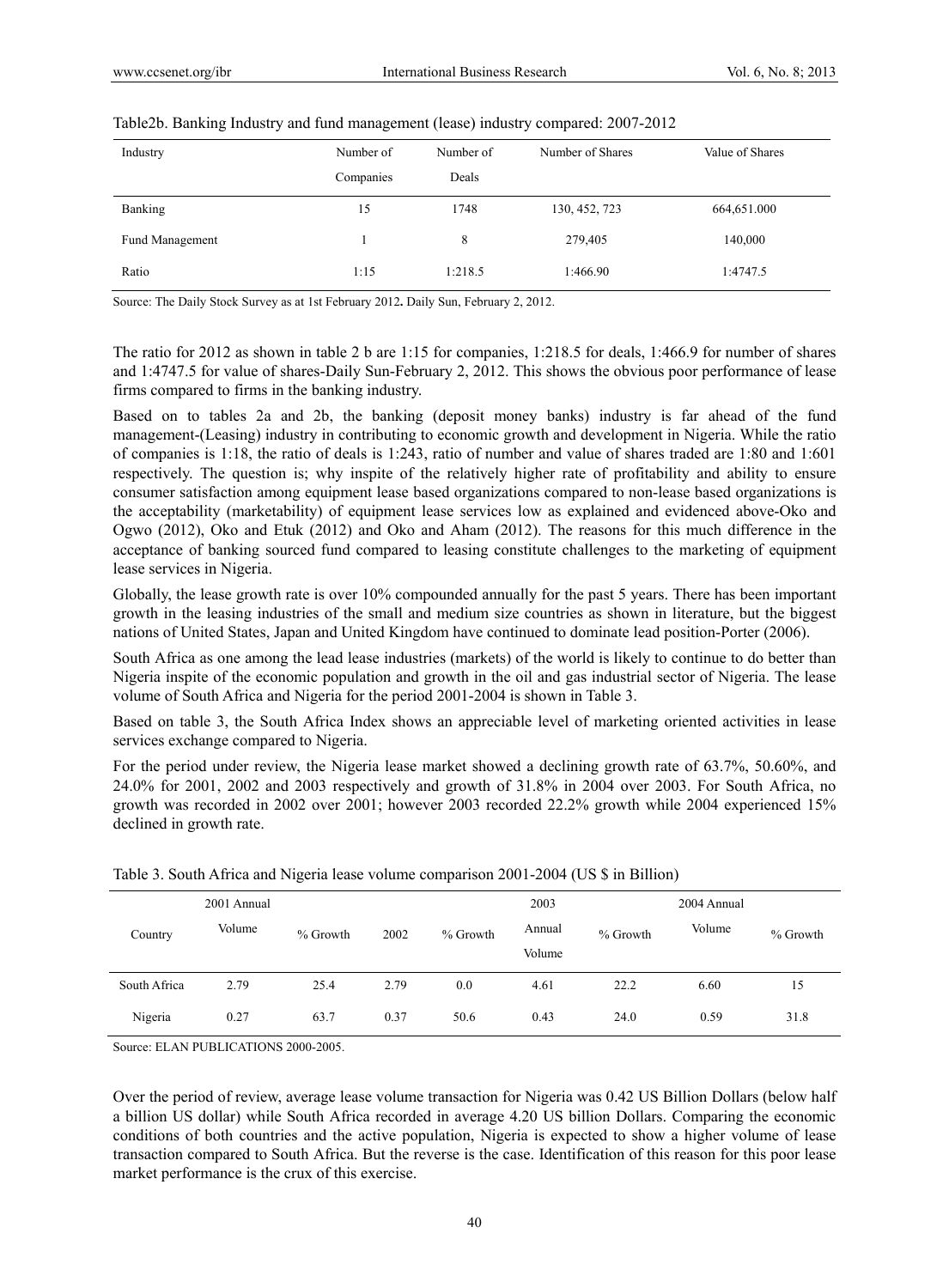Comparing the level of lease service consumption in Nigeria with the banking services; in tables 2.0a and 2.0 b and Nigeria and other nations especially South Africa Table 3 shows that leasing is yet to be appreciated in Nigeria inspite of its obvious benefits. This work is focused at identifying reasons for low level of equipment lease service consumption in Nigeria as bases for strategizing for lease volume consumption enhancement.

#### **3. Objective of the Study**

This work is aimed at identifying the causes of low level of lease service consumption in Nigeria as well as offer strategies for enhanced adoption of leasing as alternative to straight, hire-purchase, installmental and credit purchases of productive technologies.

#### **4. Methodology**

This, as a cross sectional research design work, it surveyed the activities of lessors and lessees and non-lessors and non-lessees as providers and consumers respectively of productive equipment, technologies and finance in the industrial sectors of Nigeria and South Africa as presented in table 4.

Industrial sub- sectors considered are Breweries; Building materials; Food, Beverages and Tobacco; Petroleum (marketing); Conglomerates, Health; Construction, and Chemical and Paints industries.

## *4. 1 Research Hypothesis*

This work has a single hypothesis projected in null form thus:

H0: There is no significant difference in the rate (level) of adoption of marketing principles, strategies and policies between Nigeria and South Africa in the marketing of lease services.

#### *4.2 Research Design and Scope of Work*

It appraised the level of the adoption of marketing principles, strategies and policies in the banking industry vis-à-vis the lease industry for the period of 2001-2011 and compared same with the situation in South Africa. Thus it is considered a descriptive (survey) research on cross sectional basis. Equal numbers of samples were drawn from both industries from marketers and consumers of lease services and on line questions were filed for consumers and marketers of equipment lease services in South Africa.

Samples were simple randomly selected as sizes of samples were determined based on yard mathematical notation of:

$$
n = \frac{N}{1 + N(\alpha)^2} \tag{1}
$$

Where  $N =$  population size

 $n =$ samples size

 $\alpha$  = permissible level of sampling error at a permissible sample error level of 10%

Population of this study is seventy two (72) corporate members of Equipment Leasing Association of Nigeria (ELAN), forty eight (48) of which are equipment lease bias and the fifteen (15) banks that succeeded beyond the 2011 bank consolidation exercise in Nigeria.

Fourteen (14) lease based firms and banks were respectively selected for Nigeria and ten (10) lease based firms and banks respectively from South Africa. Thus a total sample element of forth-eight (48). Two (2) copies of questionnaire were administered on each of the corporate consumers and marketers of the (lease) services as the research sample elements. Hypothesis was tested based t-test of difference in populations shown as:

$$
t = \frac{\overline{X_1} - \overline{X_2}}{\sqrt{\frac{S_1^2}{n_1} + \frac{S_2^2}{n_2}}}
$$
(2)

Where:  $\overline{X1}$  = mean of the first category 1 sample

 $\overline{X2}$  = mean of the second category 1 sample

 $n_1$  = sample size of the first category 1 sample

 $n_2$  = Sample size of the second 1 category sample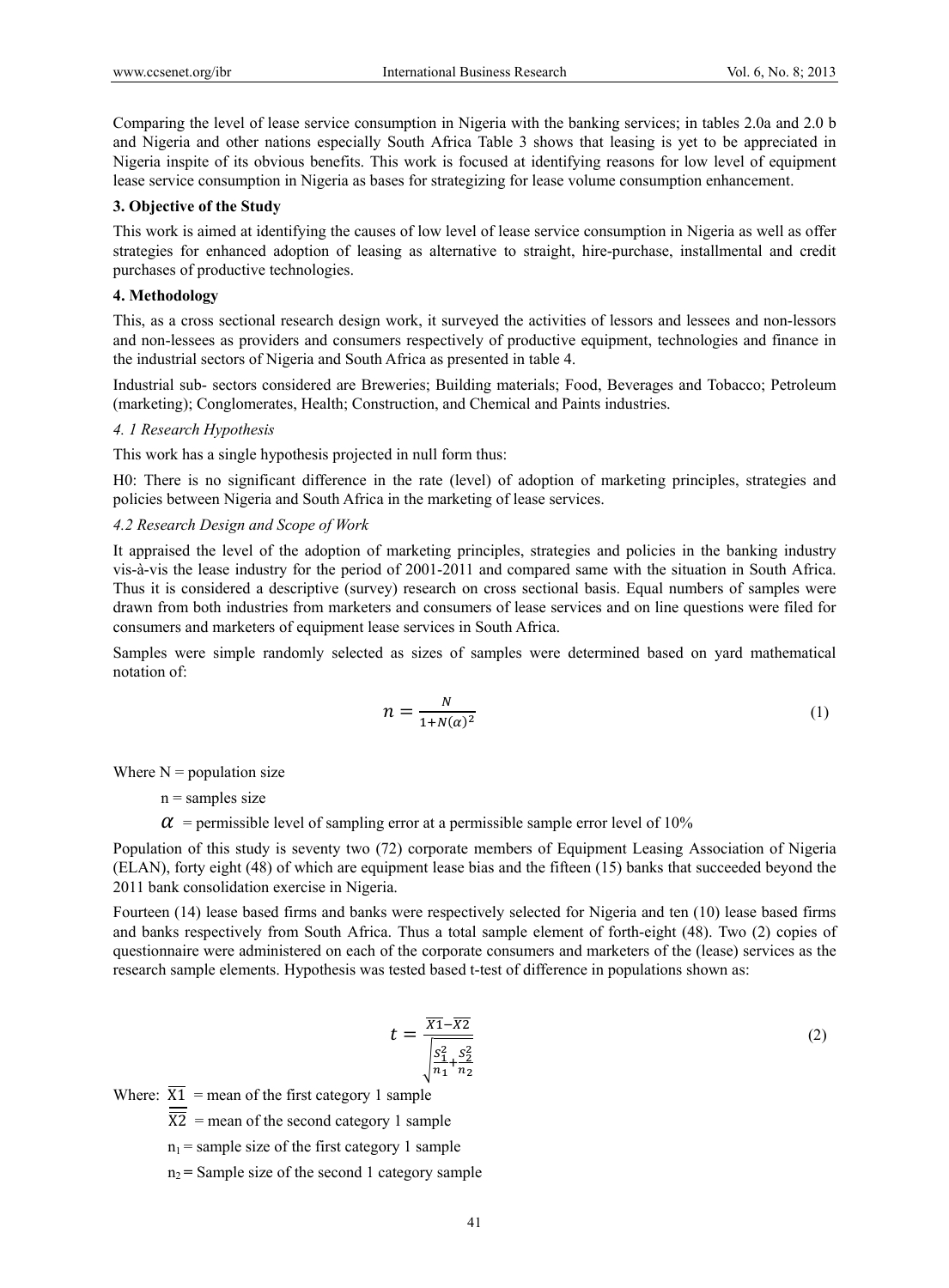- $S_1^2$  = standard deviation  $(S_1)$  of the first category of sample
- $S_2^2$  = standard deviation  $(S_2)$  of the second category of sample

#### **5. Data Presentation**

Data were sourced based on copies of Questionnaire as administered on lease and non lease services marketers and consumers in Nigeria and South Africa are presented thus:

Table 4. Rating related relevant variables in the marketing of lease services in Nigeria and South Africa-a comparison

| <b>Relevant Issues</b>                                                                          | Nigeria | South Africa |
|-------------------------------------------------------------------------------------------------|---------|--------------|
| Lessors                                                                                         |         |              |
| Competitive Advantage Variables:                                                                |         |              |
| Assessment of lease market/marketing operations in terms of size of tickets                     | 197     | 191          |
| Degree of adoption of market segmentation principles                                            | 251     | 275          |
| Degree of target market specialization                                                          | 208     | 214          |
| Degree of shift in and outside different lease markets                                          | 194     | 217          |
| Quality of corporate personnel                                                                  | 185     | 205          |
| Integration of features of marketing in market offers                                           | 160     | 210          |
| Specialization                                                                                  |         |              |
| Degree to which niche marketing principles are adopted                                          | 242     | 182          |
| Degree of concentration of efforts on particular lease market segment                           | 264     | 162          |
| Degree to which lease market activities influence innovation and innovative marketing           | 216     | 132          |
| Impact of administrative and legal costs in corporate profitability                             | 221     | 153          |
| Degree of consistency in realization of corporate objectives based target market specialization | 260     | 235          |
| Efficiency                                                                                      |         |              |
| Degree of impact of the underlisted variables on corporate operational efficiency               |         |              |
| Reliability of source of fund                                                                   | 209     | 202          |
| Cost of fund                                                                                    | 221     | 232          |
| Diversification of sources of fund                                                              | 242     | 198          |
| Finance under                                                                                   | 264     | 202          |
| Consistency of methods and sources of funding with business plan                                | 216     | 230          |
| Lessees                                                                                         |         |              |
| Assessment of lease organization's ability to satisfy lessees in terms of:                      |         |              |
| Quality of customer service                                                                     | 163     | 188          |
| Quality of customer care service                                                                | 124     | 172          |
| Convenience in offer                                                                            | 136     | 168          |
| Flexibility of lease terms                                                                      | 122     | 190          |
| Ability to meet lessee's (consumers') expectations                                              | 141     | 192          |
| Completeness of offer-warranties, repair and maintenance services.                              | 120     | 184          |
| Choice of product                                                                               | 130     | 160          |

Source: Field Survey Data 2012.

## **6. Data Analysis**

The analysis of data is summarized as shown in table 5.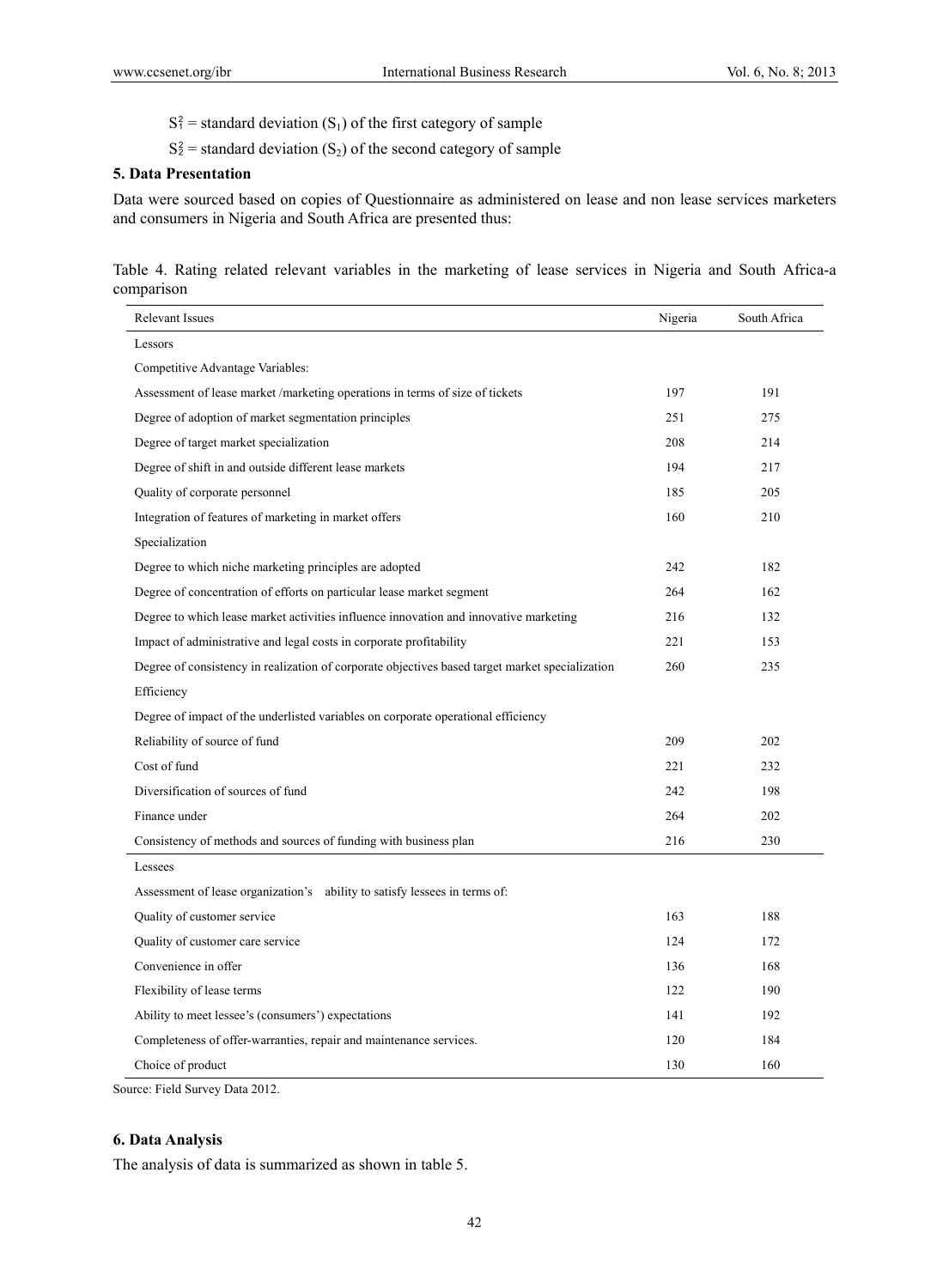## $X_1$   $X_2^2$   $X_3^2$   $X_2$   $X_3^2$ Competitive Advantage 197 38 809 38 809 191 36 481 215 46 225 275 75 625 208 43 264 214 45 796 194 37 636 217 47 089 185 34 225 34 225 205 42 025 160 25 600 210 210 44 100  $\Sigma x_1^2 = 1159$   $\Sigma x_1^2 = 225759$   $\Sigma x_2 = 1312$   $\Sigma x_2^2 = 291116$  $X_1 = 193$  $S_1 = 19.38$  $X_2 = 218$  $S_2 = 29.07$ Specialization 242 58 564 182 33 124 264 696 696 162 26 244 216 132 17 424 221 48 841 153 23 409 260 67 600 235 55 225  $\Sigma X1 = 1203$   $\Sigma X_1^2 = 291357$   $\Sigma X_2 = 864$   $\Sigma X_2^2 = 155426$  $X_1 = 240.6$  $S_1 = 21.88$  $X_2 = 172.8$  $S_2 = 39.13$ Efficiency 209 43681 202 40804 221 48 841 232 53 824 242 58 564 198 39 204 264 69 696 202 40 804 216 200 46 656 230 230 52 900  $\sum X_1 = 914$   $\sum X_2^1 = 228138$  $\Sigma X_2 = 1064$   $\Sigma X_2^2 = 227536$  $X_1 = 182.8$  $S_1 = 431.70$  $X_2 = 212.8$  $S_2 = 16.70$ Customer Satisfaction 163 26 569 188 35 344 124 15 376 172 29 584 136 18 496 168 28 224 122 122 14 884 120 36 100 141 141 19881 192 36 864 120 14400 184 33 856 130 16900 16900 160 25 600  $\Sigma x_1 = 936$   $\Sigma x_2 = 126506$   $\Sigma x = 1254$   $\Sigma x = 225572$  $X1 = 133.7$  $S_1 = 14.99$  $X2 = 179$  $S_2 = 12.4$

#### Table 5. Analysis of data as presented in table 4

B.O Data Analysis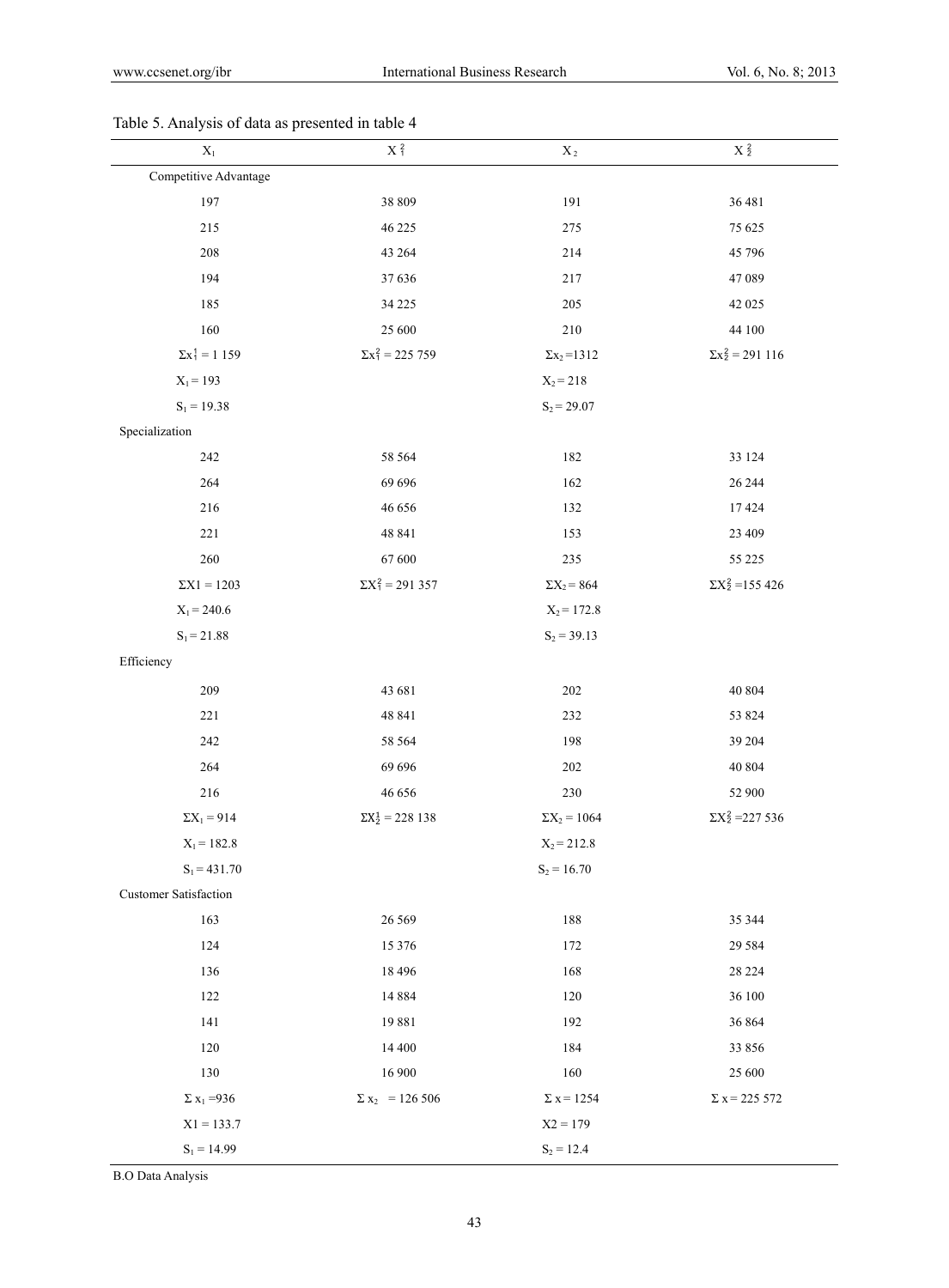Thus let Nigeria be donated by  $x_1$  and South Africa  $x_2$  Sourced data are analyzed thus:

Substituting t- test formula:

$$
t = \frac{\overline{X_1} - \overline{X_2}}{\sqrt{\frac{S_1^2}{n_1} + \frac{S_2^2}{n_2}}}
$$
(3)

For the 4 bases of evaluation, in table 5, the results are shown in summary in table 6

| Table 6. Summary of analysis shown in table 5 |  |  |  |
|-----------------------------------------------|--|--|--|
|                                               |  |  |  |

| Competitive Advantage | Specialization | Efficiency  | Customer satisfaction |
|-----------------------|----------------|-------------|-----------------------|
| ədf<br>78.41          | 19.41<br>ədf   | ədf<br>3.17 | ədf<br>97ء            |
| 1.81<br>18            | . 86           | . 86        | 1.78                  |

The decision rule is to accept the null hypothesis if the computed (calculated)'t' value is less than the critical (table) value, otherwise the null hypothesis is rejected.

The hypothesis formulated is thus:

H0:  $\rightarrow 1 = \rightarrow 2$ 

There is no significant different in the rate (level) of adoption of marketing principles, strategies and policies between Nigeria and South Africa in the marketing of lease services.

Ho:  $\rightarrow 1 \neq \rightarrow 2$ 

There is a significant difference in the rate (level) of adoption of marketing principles, strategies and policies between Nigeria and South Africa in the marketing of lease services.

Since the computed 't' statistics of 78.45, 19.41, 3.17 and 1.97 for the various variables considered are greater than the critical values of 1.81, 1.86, 1.86 and 1.78 respectively; the accepted conclusion is that there is a significant difference in the rate and level of adoption of marketing principles, strategies and policies between Nigeria and South Africa in the marketing of lease services as null hypothesis. This is at 0.05 level of confidence.

### **7. Discussion of Findings**

Based on the findings of this study, the discourse below is considered vital to lease volume enhancement using Nigeria as target.

Lease- Sales volume enhancement in the lease industry has two basic strategic approaches namely:

- Increase in capital spending and or
- **Decrease in interest rate**

These two strategies have corresponding impacts on each other, thus their usage evokes some degree of care. However, whether through a captive subsidiary or through a 3rd (third) party leasing company; manufacturers have often enjoyed improvement in sales volume and gross profit by offering lease products to customers. This trend is expected to continue as most leasing companies make vendor programmes available to their customers given that these vendors have continued to recognize the benefits of vendor programme- Halladay and Amembal (1995:580-589).

With the strategy of lease volume enhancement, the lessor should create confidence in the usage of the equipment (assets) through offer of quality product and services. Lease volume enhancement is achievable based on the emergence of international market, sequel to cross border leasing; which is one of the operative ways of expanding the lease business and increasing the market for locally manufactured equipment and assets-Ndu (2003: 20-23).

Cross border leasing, in addition to expanding national export market, encourages international cooperation. This is however possible where the lessor (manufacturer) has competitive advantage in the marketing of its offer. Further impetus to the above assertion is this: Cross border export-linked lease financing assists the importing company in improving its cash flow and liquidity, as well as in paying for the asset out of income generated by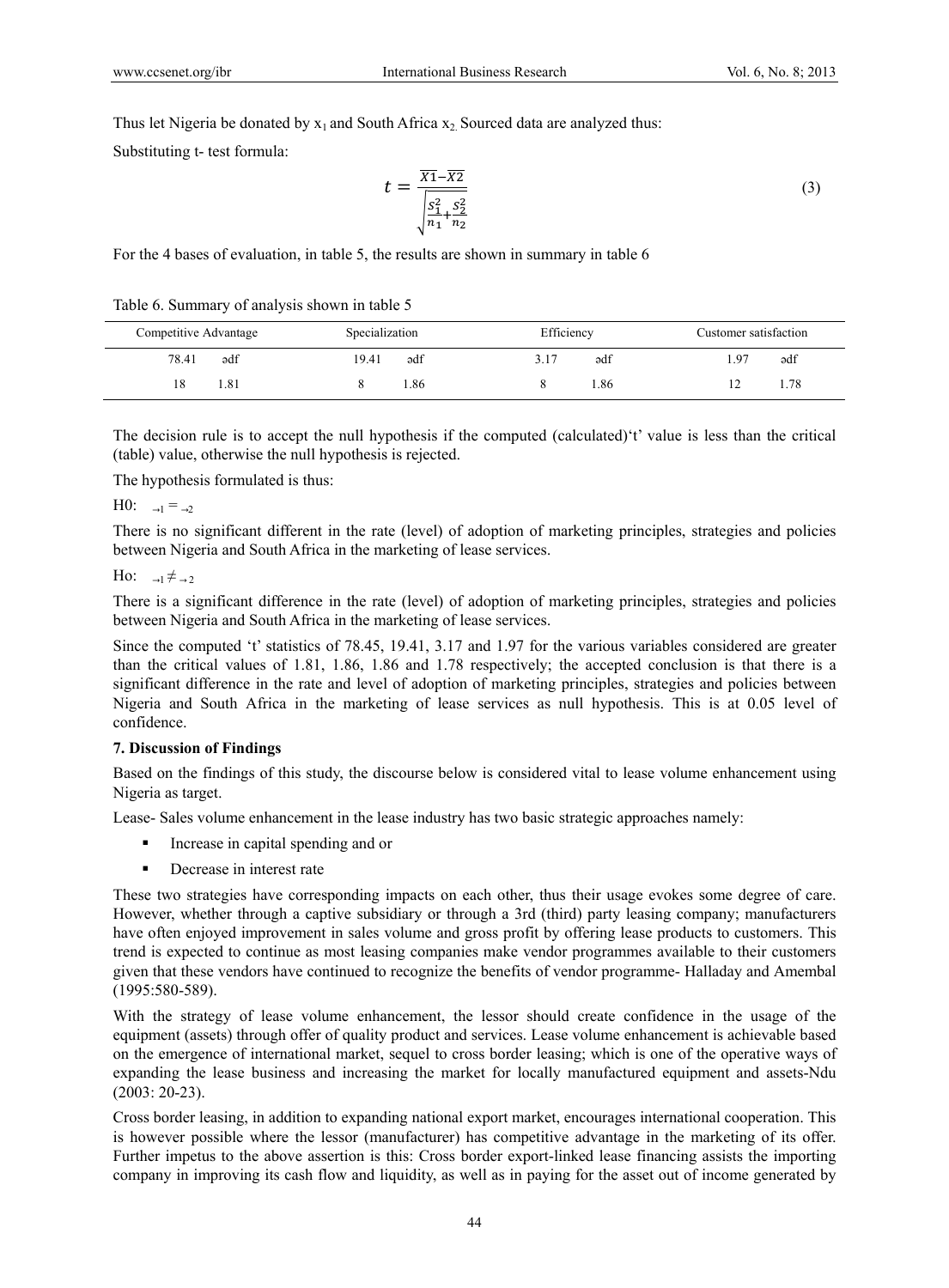their use-Ndu (2003: 20-23).

The Economic Community of West Africa (ECOWAS) and indeed, the total Africa markets are yet to be exploited through cross border export-link financing; and these opportunities are tremendous considering the cash-stripped situation of most African countries and the inability to pay outright cash for high ticket capital equipment that are highly needed for rapid industrialization-Ndu (2003:20-23).

The Nigeria lease market's quest for cross border lease technology should be balanced with strategies aimed at enhancing the quality of lease export for the desired lease volume enhancement. Lease volume enhancement is equally achievable sequel to improving economic policies of most governments-Nigeria inclusive. The reform activities of the government through the Nigerian Investment Promotion Commission (NIPC) in conjunction with the World Bank are aimed at addressing issues relating to lease enabling environment; the tax law and the accounting policies amendments proposed, no doubt will all encourage lessors and enhance the volume of activities. This is believed to be possible as these structural changes will improve on the difficulties associated with lease capital sourcing, provide lower lease payments and ensure flexibility in lease rental payments.

The above supports the assertion that lessors are now engaged in various lease arrangements, offering different types of lease products in response to the needs of the lessees and present economic realities-Olusoga (2005:12-14). The expansion of leasing activities is a reflection of the increasing level of lease consciousness in the country. However, the continuous growth of the industry depends to a very large extent on a healthier environment-Olusoga (2005:12-14); and ability to identify and manage the marketing challenges of this sub-sector of the finance market.

Another very important factor influence in lease volume enhancement is a shift of emphasis from industrial to household equipment leasing; creating interest for consumer leasing. In Nigeria, lease vendors of various leaseable items are active in consumer leasing in order to boast sales. Consumer leasing, lease authorities confirm has brought comfort to many Nigerians in terms of providing desired assets that may not have been owned based on purchase transactions-ELAN (2004:7-9). To sustain this growth, it is imperative that lessors should continue to boost lessees' confidence in the product through professionalism, dynamic and easy to run customized transactions, based on relationship and referral marketing techniques. These are vital area of deficit in the Nigerian equipment lease services marketing. This deficit infringe on the quality of lease services offer.

It is important for the lessor to understand the trade off effect between large volume transactions and specialized lease market activities; for ability to maximize lease consumer expectance benefits, profitability, and to create class distinctions between corporate products and those of competitors.

#### **8. Summary/Conclusion**

Expansion in lease (leasing) volume and activities is a reflection of the increasing level of lease consciousness in the country. To achieve this, economic adjustments and re-adjustments are likely to give more impetus to further growth in lease activities as enhanced lease financer and lease relationships are experienced, improvement in the use of lease information, technology, quality market competition and quality lease project appraisal. Based on the above, improved return on investment resulting from quality lease residual value risk management will be achieved-Abashiya (2005: 15-19, 26-27). Sequel to above, the discussed lease volume enhancement strategies are advocated for lessors in Nigeria.

#### **9. Discussions and Recommendations on the Nigeria Lease Market**

In all de-regulated economies, the forces of demand and supply do inter play for price determination. Price of a market offer is thus influenced by the cost of production, the environmental factors and the expected returns on investment of the entrepreneur among others. From the consumers' point of view, price of factor output is influenced by the consumers' income and expectations given the offer. Sequel to the above, the producers including providers of lease services compete to satisfy the lessee for the purpose of profit making and remaining relevant in the market, as these are indices of success.

In the competitive market, the lessors have to manipulate variables for success. These variables are often policy and or strategy based and could include the following:

#### *9.1 Creation (Achievement) of Competitive Advantage*

Competitive advantage as a unique strength relative to competitors is often based on quality, time, cost and or innovation-Kerin and Robert (1997: 2-3) and depends on special capabilities resulting from corporate personnel, resources or functional units as essential means of achieving success-Kerin and Peterson (1997: 2-3) and Abell (1980), Stalk and Shulman (1992: 57-69). This is even so in the lease market.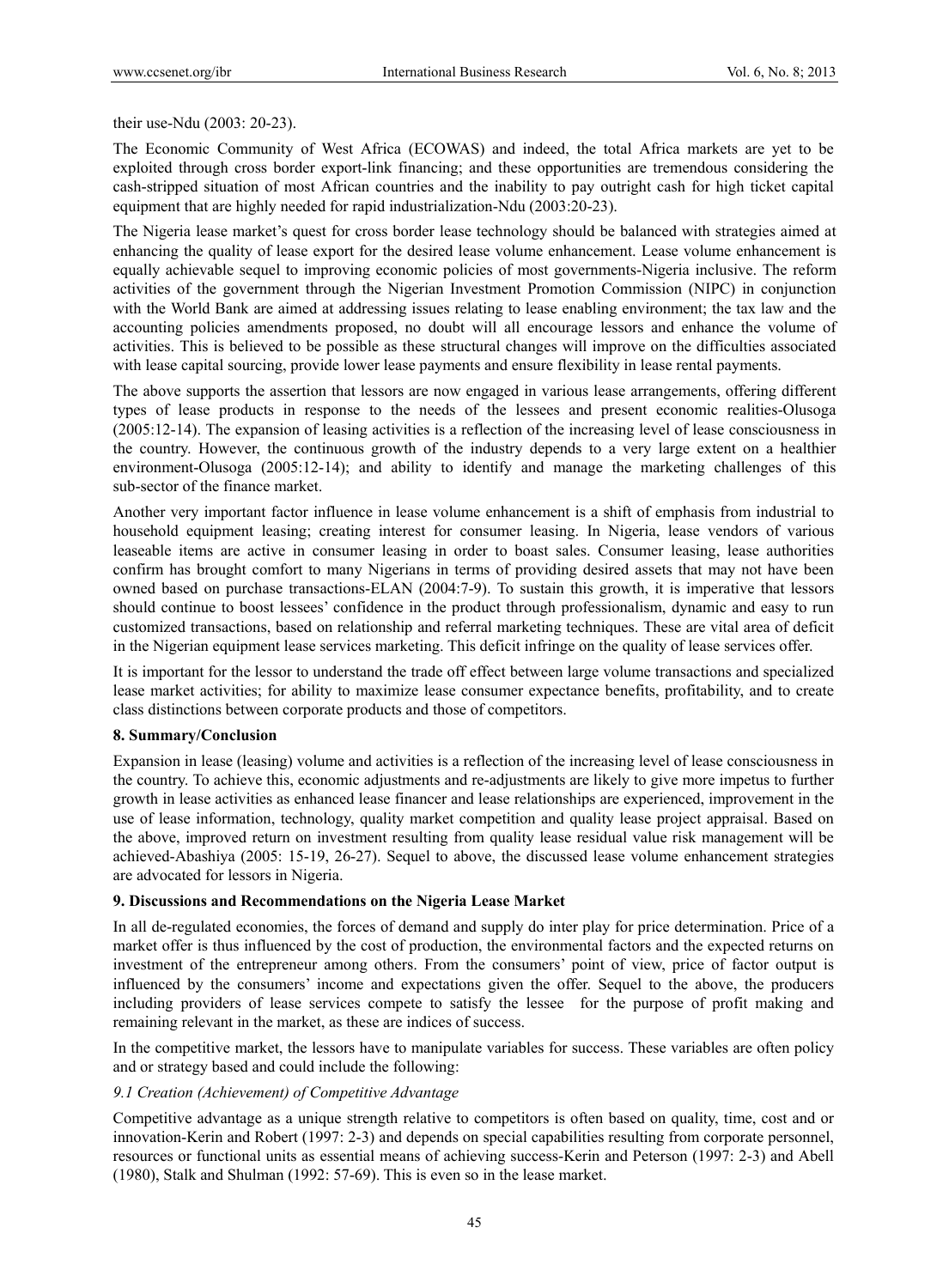Lessor may gain advantage over (competitors) sellers of equipment based on the size of operation especially for niche marketing. They may offer all services and products to small or large market, based on distinctive offers. Product quality if properly managed in core and supplementary features of lease, has the propensity to achieving competitive advantage, or at least help the lease firm remain competitive with other firms that have focused on quality improvement-Eskildson (1995:25-38). Berkowitz, Kerin, Hartley and Rudelius (2000: 40), stressing the importance of quality in corporate drive for competitive advantage advocate for quality personnel training, process improvement and bench marketing and integration of features of quality in the offer. Thus Lessors are encouraged to be quality focused in offer.

Competitive advantage may also be gained based on lower cost sourced financial facilities or through diversified lease investments. This is most difficult in Nigeria as the limited lessor resources are wrongfully invested in the three (3) core lease sub-segments without market specialization.

#### *9.2 Specialization*

No longer will it be possible for lessor to provide all types of leasing facilities in all markets, there is need for niche marketing, as this will enhance chances of competitive advantage in the size of transaction, geographical area and technical expertise-Lemo (2003: 15-20).

Regardless of the niche, lease experts are of the opinion that specialization can lead to success in a market through superior knowledge, uncompromising service and value added products.-Halladay and Amembal (1995). Specialization enhances internal economy of scale and efficiency in resource allocation and utilization, hence assures success in lease operations through reduced market risk of equipment. Specialization, based on market segmentation and niche marketing principles is factor influence to success in marketing -Lemo (2003: 15-20) and Halladay and Amembal (1995: 580-590).

Specialized lessors support the provision of better maintenance services, prompt replacement of equipment broken down, procurement of insurance services at favourable rates and many other services -Abashiya (2005:26-27). It also increases productivity, as Lessor effort on either of the different types of equipment that can be leased and their price range given the three core segments of leasing-small, medium and large ticket market respectively-Ndakotsu (2000:31), become more proficient-Churchill Jr.; Ford and Walker Jr. (1997: 108). Lease market specialization could also consider financial institutions; independent lessors and captive finance organizations-Bashir (2005:16-24). Lease consumer service has its hallmark as customer relationships; innovation in characteristics of market offer; quality and efficiency in service delivery-Berkowitz, Kerin, Hartley and Rudelius (2000: 32). Lessors however should strive for a right balance among these four features of lease consumer services as building blocks for success and lease volume enhancement-Hall and Jones (1998).

#### *9.3 Customer Service and Flexibility*

It is easy in a world of interest rate, lease rate and residual value to forget that leasing is to a large degree, a business of relationship-Halladay and Amembal (1995: 580-589). People do business with those they like and trust. Good relationship begins with quality customer services, hence lessors with good lessee relationships adapt to the specific needs of the lessees-Ndu (2004: 10-15). It is important to note that the size of the lessor firm does not ensure lessee loyalty, if the services are not in consonance with the expectations of the lessee. Lease flexibility is expected to extend to lease payment schedules of step leases and for skipped payment leases.

Lease flexibility also guarantees the lessee the right to choice of products and response to changes in terms of agreement and product replacements. These are considered conditions for (customers) lessees in lessor selection. It as well enhances lessors' success as lessee loyalty and lease volume enhancement are guaranteed. This unfortunately is not considered an important feature of lessors' advertisements in Nigeria.

#### *9.4 Funding Ability*

Lessors' success is reasonably influenced by ability to establish and maintain premier funding. Thus it is important that the lessor should consider technical and economic efficiencies as bases for viability while efficiency considers the ability of the assets to satisfy the operational needs of the lessee within time frame without decline in the quality of output-Oko (2002:133-136); economic efficiency in favour of the lessor has to do with the following:

- Reliable source of funds
- Low cost of funds and
- Diversification of sources of funds

Approved sources and methods of funding lease should be consistent with the business plan. This is assured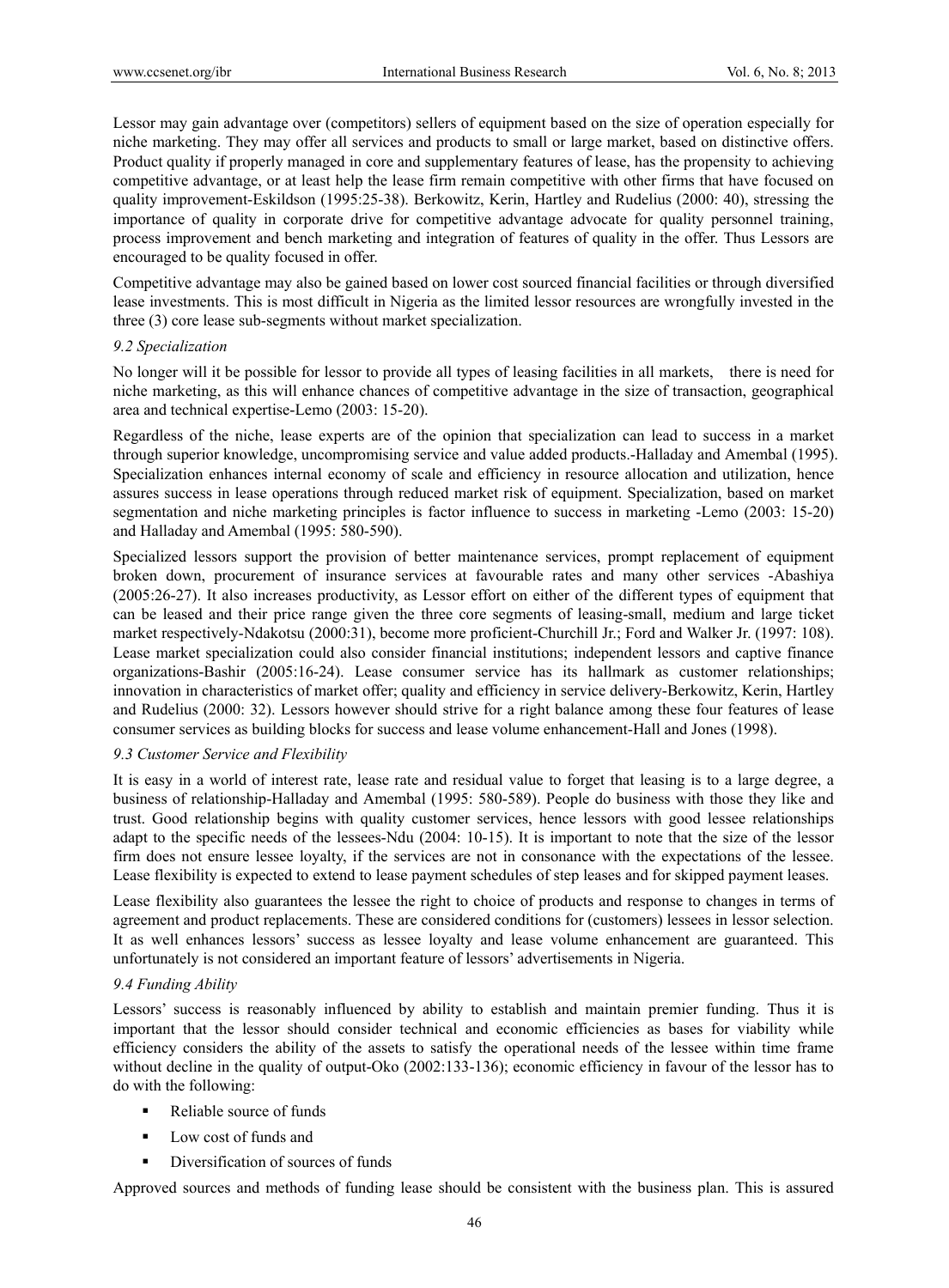through strong funding programme and constant monitoring of the programme for long term success.

Lessors should harness the opportunities resulting from changes associated with globalization of business and advances in technological platform that have given borrowers the grace to diversify their sources of funding and to seek more cost efficient funding structures that have enhanced their ability to compete-Nwazu (2000: 18). Given the lease industrial market competition for funds, a proper integration of marketing, underwriting, finance and management functions are required-Sandersonn (2004: 32-35).

### *9.5 Control of Back-Office Cost*

It is real enduring success in business to do with revenue growth and market share-O;Shea and Madigani (1997); revenue however cannot grow simultaneously with cost for market success. It is important that the periodic cash flow should be adequate to cover overhead cost favourably. Cost incurred in administrative and legal issues must be reasonably controlled; debts settlement must be based on scale of preference for economy of scale as strategy and a more streamlined workforce are two strategies that have helped lessors achieve higher margins in this very competitive market place-Hallladay and Amembal (1995: 580=589).

#### *9.6 Adaptability to Market Shift*

For desired level of success, leasing companies must within reasonable time frame, be able to effectively shift in and out of different markets as profitability change or when the markets experience shifts themselves. This however must consider the consonance existing between the sub markets of the lease industry-Halladay and Amembal (1995: 580-589). Lessors in Nigeria remain in operation in the same market segment over the years irrespective of need for market shifts.

#### *9.7 Maintenance of Objectives*

Marketing objective is the target which the lease firm seeks to achieve through marketing action. It establishes the basis for all marketing efforts-Agbonifoh, Ogwo, Nnolim and Nkamnebe (2007: 310). No arbitrary rules should be set regarding the nature of lease organization's objective-Luck and Ferrell (1979: 30); they should be an accurate representation of the aspirations and set of values of its ruling powers. Lease firms objectives should consider two sets of variables-the dimensions or kinds of factors and the market aspiration level or height. While aspiration may relate to lease market growth rate projection, the dimension factor may relate to resource allocation objectives necessary to achieve the growth rate.

Lease firms operating for success, should as a matter of importance and necessity, on continuous and constant basis, evaluate the market place and adopt and adapt new strategies to remain competitive and achieve objectives.

It is however important that the overall philosophies vital for the generation of success be maintained and sustained and where necessary according to the dynamisms of the market be fine tuned. These philosophies should not be replaced or forgotten, unless however where they are inconsistent with internal and external lease firm and market variables.

#### **References**

- Abashiya, R. Z. (2005). Banks' Consolidation: Its Impact on the Leasing Industry. *Leasing Today-A Quarterly Newsletter of Equipment Leasing Association of Nigeria*, *8*(1), 15-19.
- Abell, D. F. (1980). *Defining the Business: Englewood Cliffs*. New Jersey: Prentice-Hall.
- Agbonifoh, B. A., Ogwo, E. O., Nnolim, D. A., & Nkamnebe, A. D. (2007). *Marketing in Nigeria Concepts, Principles and Decisions* (2nd ed.). Port Harcourt: Afrtowers Books.
- Bashir, M. M. (2005). The Strategic Management of a Leasing Company, Leasing Turns "Honey Pot" for Investors. *Leasing Today-A Quarterly Newsletter of Equipment Leasing Association of Nigeria, 8*(2), 16-24.
- Berkowitz, E. N., Kerin, R. A., Hartley, S. W., & Rudelius, W. (2000). *Marketing* (6th ed.). St. Louis Irwin: McGraw-Hill.
- Churchill, G. A., Jr. Ford, N. M., & Walker, O. C. Jr. (1997). *Sales Force Management* (5th ed.). Misscuri Irwin: McGraw-Hill.
- Eskildson, L. (1995). TQM's Role in Corporate Success: Analyzing the Evidence. *National Productivity Review*, Autumn, 25-38. http://dx.doi.org/10.1002/npr.4040140405
- Halladay, S. D., & Amembal, S. P. (1995). *The Hand Book on Equipment Leasing*. USA: Salt Lake Publishers Press.